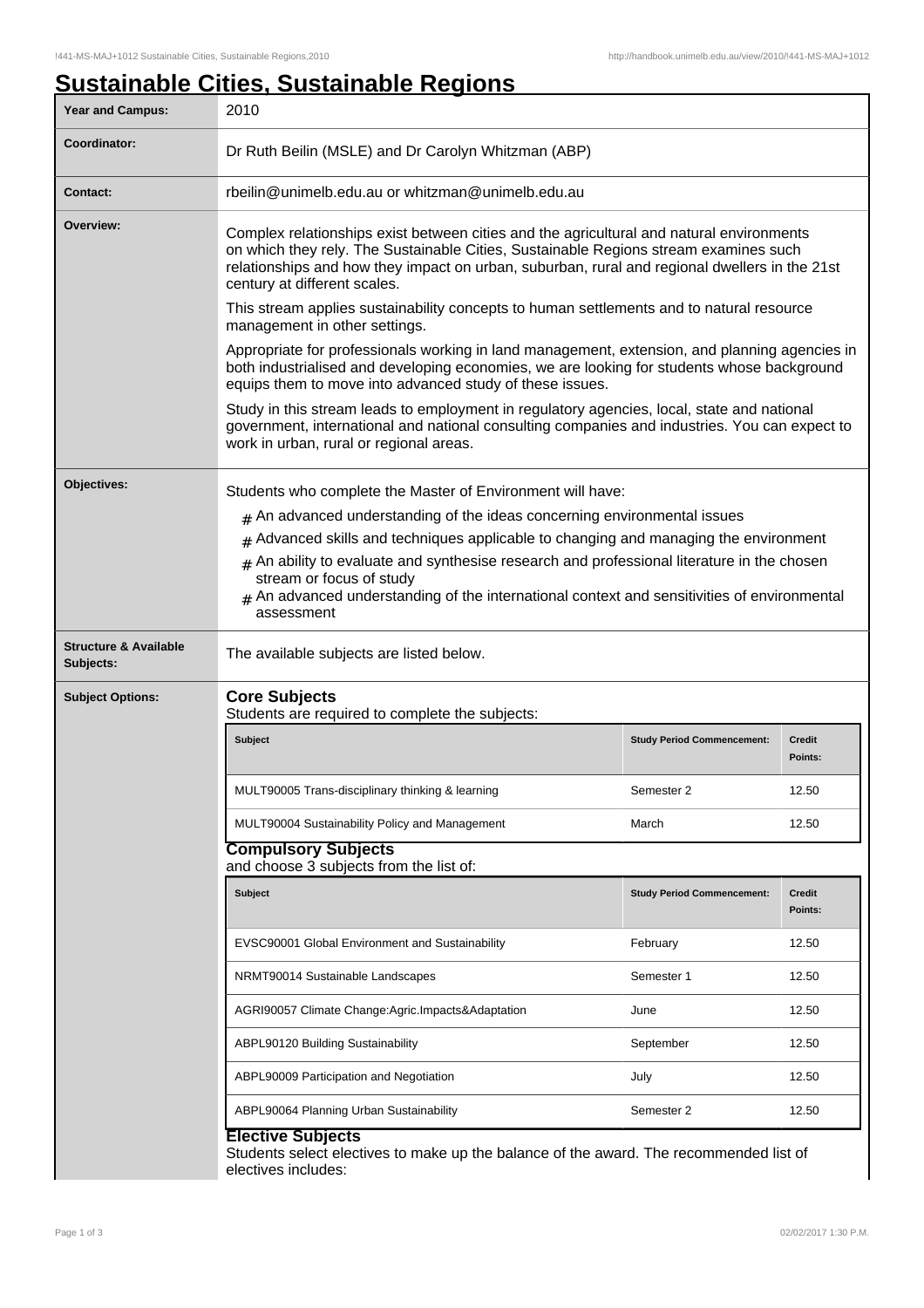| <b>Subject</b>                                     | <b>Study Period Commencement:</b> | <b>Credit</b><br>Points: |
|----------------------------------------------------|-----------------------------------|--------------------------|
| ENST90002 Social Impact Assessment and Evaluation  | Semester 2                        | 12.50                    |
| POLS40004 Justice, Democracy and Difference        | Semester 1                        | 12.50                    |
| SOCI90002 Foundations of Social Policy             | Semester 1                        | 25                       |
| HORT90003 Plants and the Urban Environment         | Semester 1                        | 12.50                    |
| HORT90007 Managing Trees in Urban Landscapes       | June                              | 12.50                    |
| NRMT90002 Management of Plant and Animal Invasions | Semester 2                        | 12.50                    |
| NRMT90003 Social Research Methods                  | Semester 1                        | 12.50                    |
| 207-509 Case Studies in Catchment Management       | Not offered 2010                  |                          |
| AGRI90066 Soil Science and Management              | Semester 1                        | 12.50                    |
| NRMT90007 Community Natural Resource Management    | Semester 2                        | 12.50                    |
| ECON90016 Environmental Economics and Strategy     | Semester 1                        | 12.50                    |
| CVEN90019 Sustainable Water Resources Systems      | July                              | 12.50                    |
| ATOC90002 Climate Affairs                          | Semester 2                        | 12.50                    |
| GEOM90008 Foundations of Spatial Information       | Semester 1                        | 12.50                    |
| ABPL90132 Land Use and Urban Design                | Semester 2                        | 12.50                    |
| ABPL90135 Analytical Methods                       | Semester 1                        | 12.50                    |
| 702-614 Regenerating Buildings                     | Not offered 2010                  | 12.50                    |
| ABPL90152 Sustainable Tropical Housing             | October                           | 12.50                    |
| ABPL90056 Transport Politics and Public Policy     | Semester 1                        | 12.50                    |
| 705-538 Planning Asia Pacific Cities Studio        | Not offered 2010                  | 12.50                    |
| 705-624 Indigenous Conceptions of Landscape        | Not offered 2010                  | 12.50                    |
| ABPL90246 The Economy of Cities and Regions        | Semester 2                        | 12.50                    |
| ABPL90022 Healthy Communities                      | Semester 2                        | 12.50                    |
| ABPL90065 Managing Global City Regions             | January                           | 12.50                    |
| ABPL90062 Planning Theory & Governance (Masters)   | Semester 1                        | 12.50                    |
| ABPL90078 Contemporary Landscape Theory            | Semester 1                        | 12.50                    |
| ABPL90077 Transportation, Land Use and Urban Form  | Semester 1                        | 12.50                    |
| LAWS70068 Environmental Law                        | September                         | 12.50                    |
| <b>ENST90006 Environmental Research Review</b>     | Semester 1, Semester 2            | 12.50                    |
| <b>ENST90007 Environmental Research Topic</b>      | Semester 1, Semester 2            | 25                       |
| ENST90016 Environmental Research Project           | Semester 1, Semester 2            | 50                       |
| ENST70001 Environmental Research Proj (long) MYE   | Semester 1, Semester 2            | 50                       |